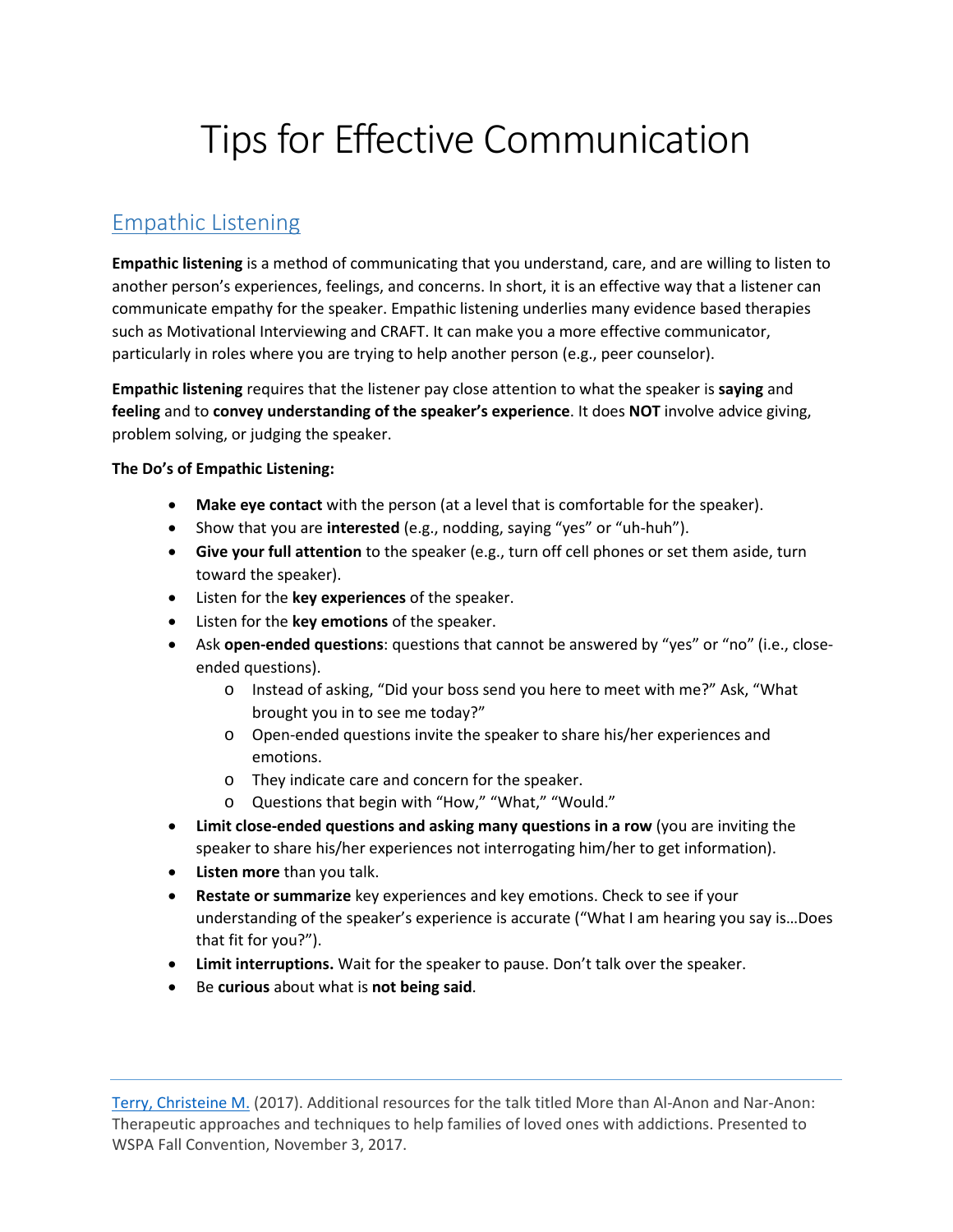- **Use your feelings as a guide** to what the speaker may be feeling. Be sure to check it out with the speaker ("I notice I'm beginning to feel anxious. I'm wondering if you feel anxious too?"
- **Limit advice giving or problem solving** unless directly asked to do so by the speaker. Even when asked, be sure to check-in with the speaker that you understand the problem from the speaker's perspective and that the speaker understands the solution you are offering.

## Additional Effective Communication Skills

Empathic listening forms the foundation of effective communication. The following communication skills can be used with empathic listening to increase understanding, reduce or avoid misunderstandings, and skillfully navigate conflict or to talk about difficult topics (e.g., addiction).

#### **Advance Level Communication Skills That Everyone Can Learn:**

- Be **Brief.**
	- o Too much information leads to confusion for the listener. Limit communication to the main idea, request, or question.
- Be **Specific**.
	- o Refer to specific behaviors. Even better if the behaviors are observable, measurable, and reinforceable.
	- o Example: "Your colleagues are concerned about your professional behavior" vs. "We are concerned that you've shown up late to the last few meetings."
- Be **Positive**.
	- o Choose words that are positive, complimentary, inclusive, and hopeful.
	- o Use a tone of voice that sounds caring, patient, and matter-of-fact.
	- o Frame communication in ways that are descriptive, specific, and neutral.
		- Example: "You need to admit that you have a problem and are an alcoholic" vs. "From my perspective it looks like drinking may be related to being late to meetings. Let's see if we can find some ways to help with your drinking so it doesn't impact your attendance at meetings."
- Offer **Understanding Statements**.
	- o Recognize and communicate a part of the speaker's situation, emotions, actions, or reactions.
	- o Understanding does NOT equal agreement with the speaker's actions or situation.
	- o Use empathic listening skills to convey understanding.
- **Label your Emotions.**
	- o Can help elicit empathy and willingness.
	- o Be brief, descriptive, non-accusatory, calm, and try not to exaggerate.
	- o For example, "You're always late. You are so inconsiderate." vs. "I feel irritated when you arrive late to an important meeting."
- **Accept Partial Responsibility**.